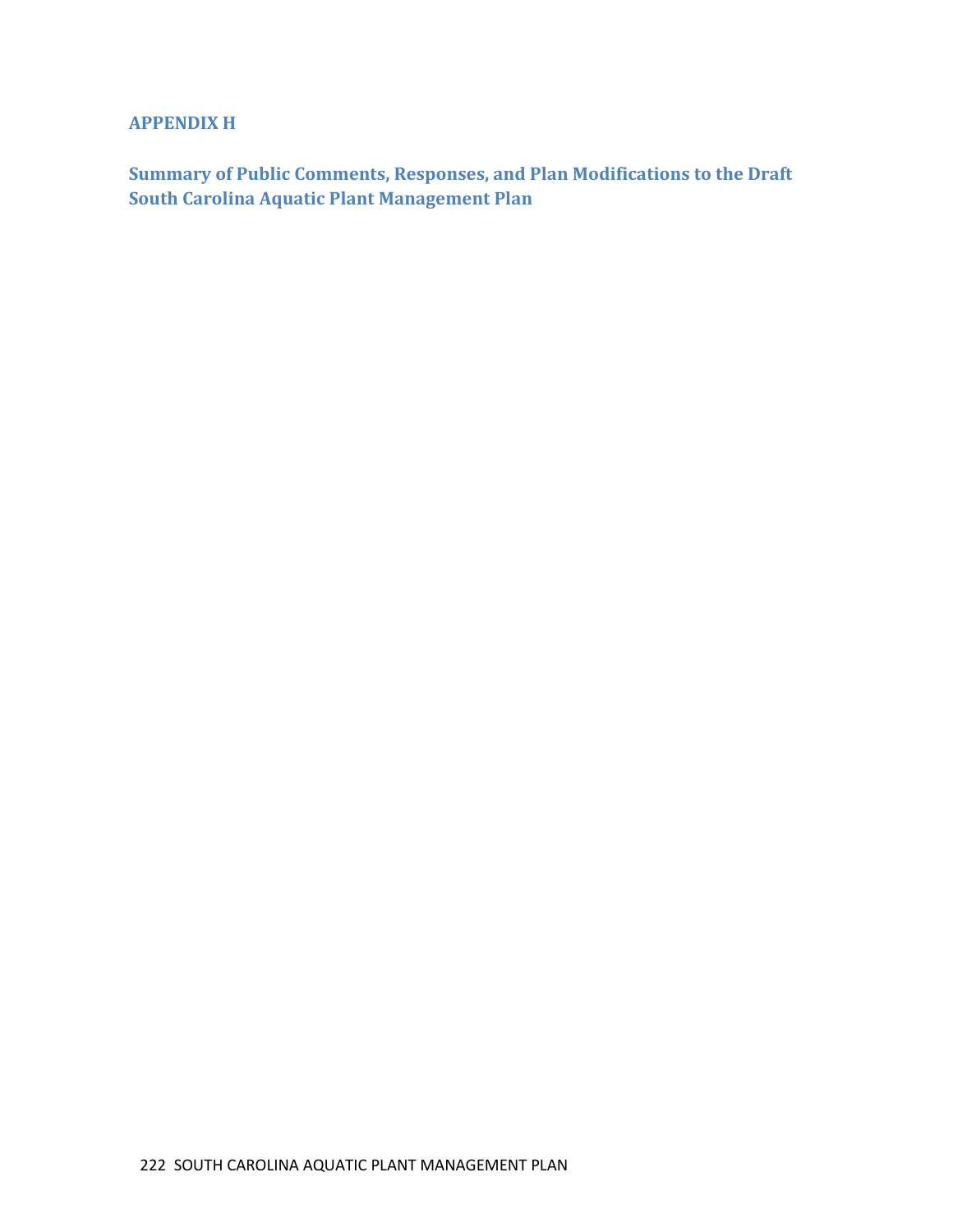## **Summary of Public Comments, Responses, and Plan Modifications to the Draft 2011 South Carolina Aquatic Plant Management Plan**

#### **Santee Cooper Lakes**

227 comments, 71 opposed, 156 supported

### **Comments:**

## **Opposed:**

I would like to commend the South Carolina Department of Natural Resources and Santee Cooper on their efforts of transplanting Vallisneria on Lake Marion. Their actions are crucial in revamping wildlife habitat in this area. With this being said, I do not find the increase of White Amur beneficial or relevant to this plan. I fear that an increase of this magnitude will jeopardize the vulnerable Vallisneria beds after the Hydrilla is under control. It is doubtful that such a large increase in this population was from natural causes, in other words, if Hydrilla would not have been introduced as a management tool, I do not believe that we would have seen such a great increase in the White Amur population last year. I am writing in hopes that you will take in consideration returning the White Amur population to 12,000 rather than increasing it over 18,000 fish by this year. I realize that once the Hydrilla population is decreased the White Amur will be left to eat less desirable plants such as Coontail and Vallisneria; however, I know them to adapt to this new diet once Hydrilla is no longer present. The reduction of White Amur will be multi-beneficial for the majority of wildlife that yearly inhabits this area. I hope that this benefit of wildlife is taken into account when drafting the plan. We have two wonderful lakes- both of which are more than capable of hosting the most diverse inland ecosystem in the state. This capability should be capitalized upon for the benefit of wildlife and South Carolinians alike. (Clossman, A.)

I am writing in regards to the 2011 Aquatic Plant Mgmt Plan. First I would like to commend SCDNR and Santee Cooper for their efforts in transplanting Vallisneria on Marion. This program is crucial in rebounding wildlife habitat. I am pleased at last year's efforts and look forward to helping this spring and summer. I would also like to express my displeasure with the increase in white amur. I believe the increase was due to hydrilla propoganda rather than sound biology, and had hydrilla never been brought up as a management tool, the responses last year would've never reached the number it did. I request a return to the sustained 12k fish, rather than an increase to 20k, plus an additional 10k this year. I fear that an increase of that magnitude may jeapordize the vulnerable vallisneria beds once the hydrilla has been controlled. I realize plants such as coontail and vallisneria are not preferred by amur, but I also have seen them eat less than desirable plants when hydrilla was not present. I hope that the benefit of wildlife is taken into account when drafting the plan. We have two wonderful lakes, capable of hosting the most diverse inland ecosystem in the state, and I think we should capitalize on it for the benefit of all South Carolinians!(Brammer, A.; Stone, A.; Saxon, B.; Towell, B.; Bonge, B.; Montgomery, C.; Billings, C.; Eddy, C.; Bartley, C.; Hawkins, C.; Hutto, D.; Felkel,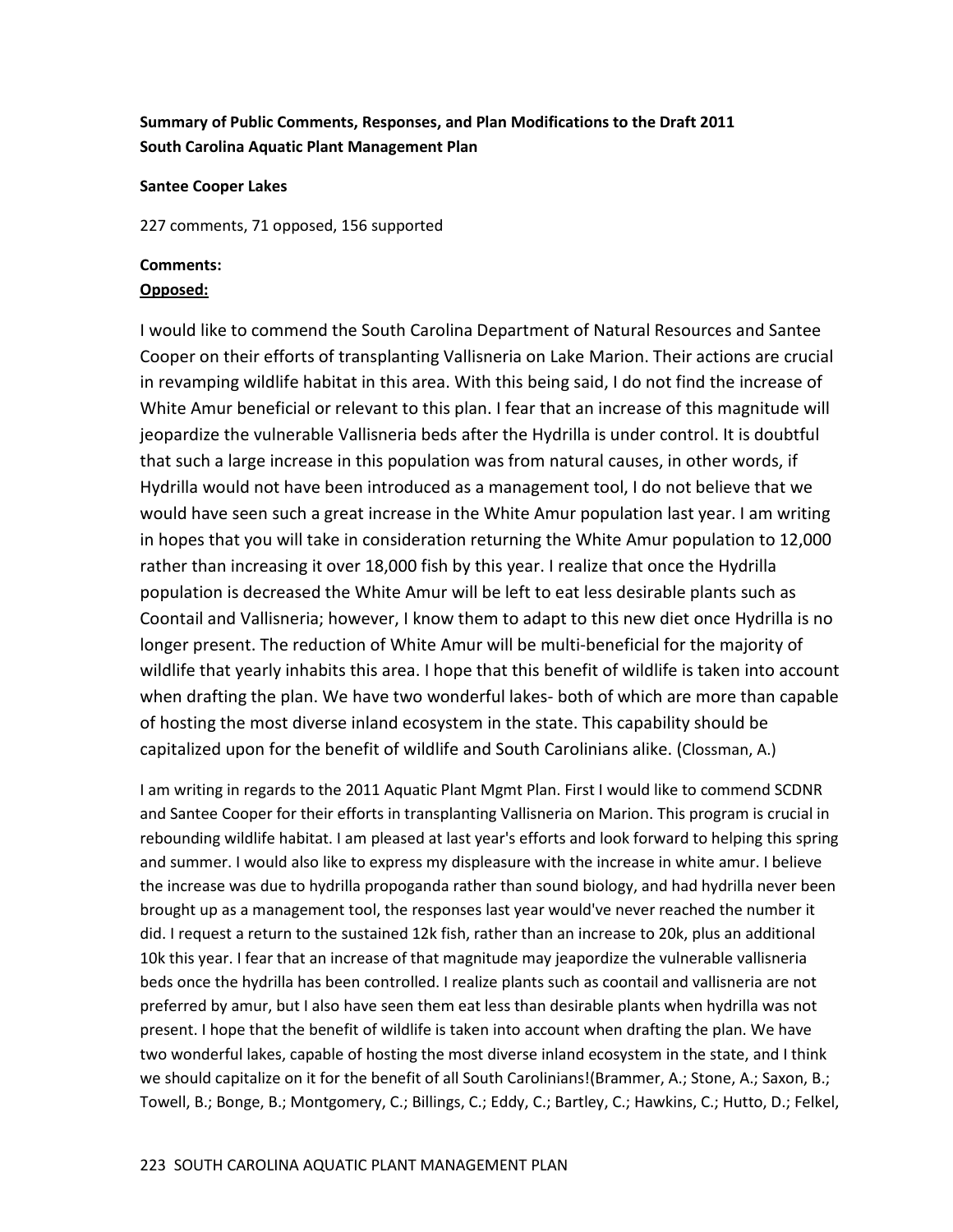D.; Davis, B.; Clark, D.; Fasano, D.; Finkbeiner, E.; Allred, G.; Hansen, H.; Higgins, J.; Abell, J.; Tant, J.; Williams, J.; jkraskojr; Smith, J. Brewer, K.;Godbolt, K.; Huggins, K.; Tiller, L.; Reich, M.; Motes, M.; Coulter, M.; Altman, M.; Joyner, M.; Polk, N.; Mirmow, N.; Watson, P.; Nguyen, P.; Rodelsperger, R.; Boyken, R.; Reynolds, R.; Tiller, S.; Gibson, S.; Suggs, H.; Finkbeiner, T.; Sumter, T.; McCaskill, T.; Whitney, T.; Siwarski, T.; Rogers, T.; Boyd, W.; Murphy, W.; Hyleman, Z.; Thomas, Z.)

Now that the lake is starting to make a comeback, do not kill it by adding 16,400 grass carp in 2011. I realize that there are some plants that are starting to take over some areas, but the grass carp are not the answer for controlling those species. Another problem that I have is that SCDNR is going to spend \$825,000 on attempting to control unwanted species in our lake by releasing grass carp. (Baker, B.)

I for one am completely against an increase and in fact would like to see this number decreased instead of increasing. The lake is finally beginning to rebound from the disater that was caused by the total erradication of both native and non native grasses during the late 1990's (Johnston, T. III)

As the return of SAV on our lake systems is helping the Wildlife tremendously, the natural species are only growing in small portions on the lake systems. Once the hydrilla is under control the carp are going to move on to other species to feed on such as vallisneria.(Stone, C.)

You turned the white bass into perch. You turned the ducks into cormorants. You turned the stripers into garfish. Is your master plan to turn the catfish into carp? You suck.(Dalton, G., Godbolt, K.)

I am writing to let you know that I oppose the increase in carp for the purpose of controlling invasive weeds. I fear that a large increase will be detrimental to the native plants on the lake. Once the carp get finished eating what little hydrilla is on the lake, they will take to whatever other plants they can find to survive.

Dont get me wrong, I think you all have done a fine job with our lake system, but once again I feel like your losing sight. I believe that "control" needs to be taken out of the plan and "suppress" be the answer. There are thresholds that need to be set here and not at the current 0%.(Parrott, M.)

Please do not put the extra grass carp in the lake.(Lowe, P.)

While I understand the need to control the hydrilla within the lake system, having the lake as bare as a desert is not conducive to wildlife and fish. I would strongly recomend not icreasing the number of grass carp within the Santee Cooper lake system.(Nalley, R.)

I would like to see a cut back on the weed and native grass control in our lakes. With more native grasses growing in bodies of water in SC, the better off our wildlife will be.(Sharpe, C.)

I am writing to express my concern over your release of additional carp into the lakes known as Marion and Moultrie. Those non native fish have done as much damage ot the lake system as the weed they are to eat. Somewhere there should be a compromise instead of just releasing more fish.(Watson, P.)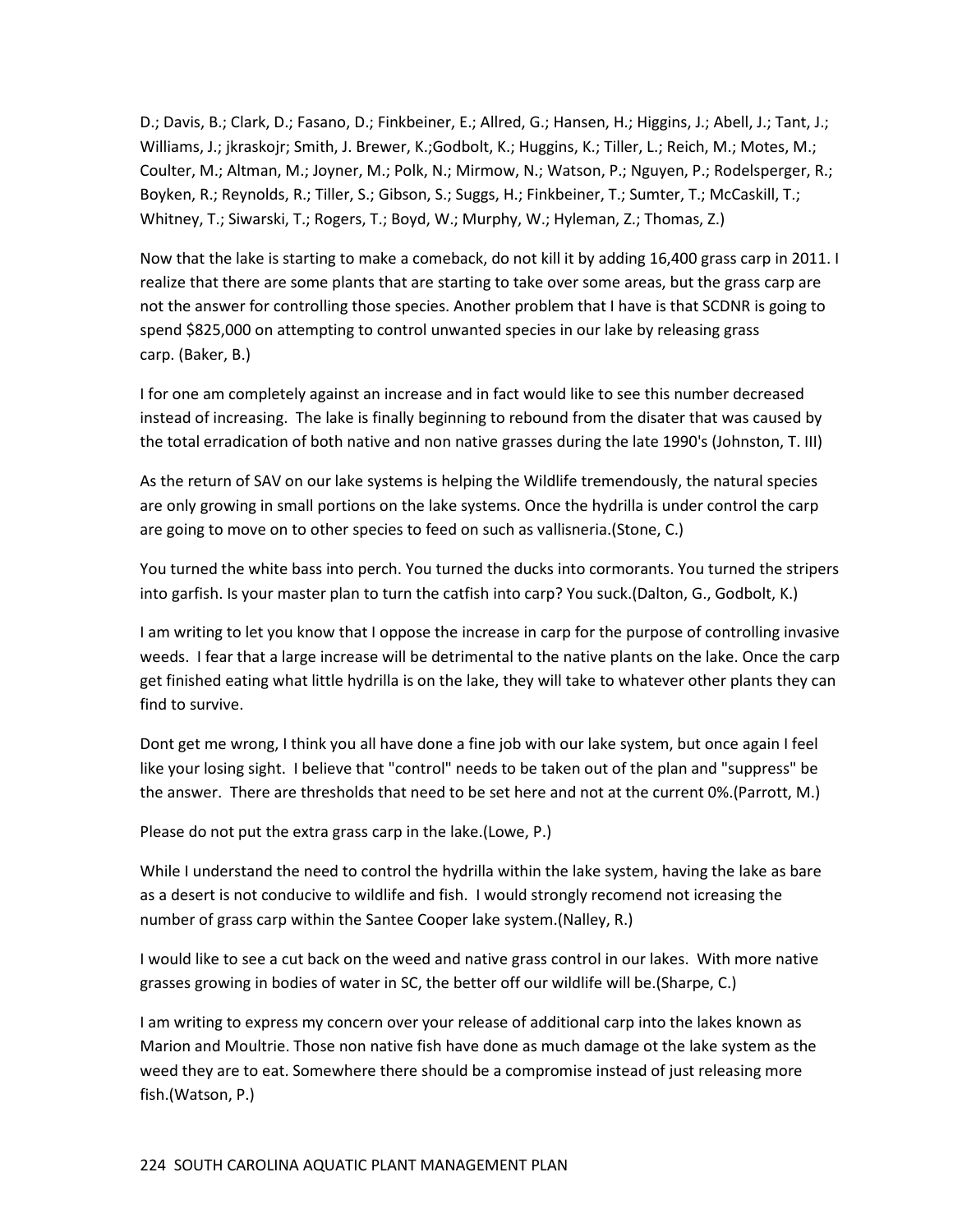#### **Supported:**

The Santee National Wildlife Refuge (NWR) would like to express support for the 2011 South Carolina Aquatic Plant Management Plan developed by the SC Aquatic Plant Management Council and SCDNR. The plan is consistent with U. S. Fish and Wildlife Service (Service) policy on *control* and removal of exotic invasive organisms that have harmful impacts on aquatic natural resources and on the human use of these resources. Additionally, the plan is consistent with the Santee NWR Comprehens.ive Conservation Plan goals and objectives. The occurrence and spread of exotic, invasive, and nuisance plant and animal species has been identified by Service staff and intergovernmental partners as one of the priority management issues facing SanteeNWR. (Epstein,M. USFWS)

The Berkeley Chamber supports the S.C. Aquatic Plant Management Plan. We feel that to have the balance in the lakes that we need to maintain the aquatic vegetation. The Santee Cooper lakes are an economic engine for our region and one with great potential for future development. We appreciate DNR and Santee Cooper's commitment in keeping our lakes healthy. (Morgan, E.)

The Santee Cooper Striped Bass Coalition wishes to voice its support of the 2010 South Carolina Aquatic Plant Management Plan. The controlled stocking of Sterile Grass Carp has been the primarily resource of managing the Hydrilla and allowing native aquatic vegetation to nourish which is Santee Coopers and SCDNR main objective. Our group will continue to support the 2010 SC Aquatic Plant Management Plan as long as the efforts are intended to control the Hydrilla while enhancing native aquatic plant populations. We strongly feel that it is an important factor that we place our trust with the professionals at Santee Cooper. the SCDNR and other associated agencies which are the most qualified in making the responsible decisions based from decades of data collection.(Riley, E. Santee Cooper Striped Bass Coalition)

That being said we want to thank DNR and Santee Cooper for the excellent job they have done in the past to control the non-native plants that exist in our lake system so we can accomplish our goals. We remember all to well the negative impact hydrilla had on our lakeside businesses, homes, boating and fishing and the huge negative impact it had on tourism in our region. The vegetation was so thick that many areas of the lakes were inaccessible. Marina operators worried that they may go out of business due to the lack of fishermen coming to their properties and lakefront homeowners worried about how this infestation would affect their property value. This commission is committed to supporting all efforts that prevent this from ever happening again. (Shriner, M. Santee Cooper Country)

The South Carolina Aquatic Plant Management Plan is a reasonable proposal to control non-native, invasive plants from detracting from the recreational uses of Santee Cooper Lakes. Good fishing, boating, skiing, and swimming conditions are important features in maintaining a desirability quality of life in area around the lakes. In closing, the Orangeburg County Chamber of Commerce believes that the South Carolina Aquatic Plant Management Plan is a responsible approach to protect the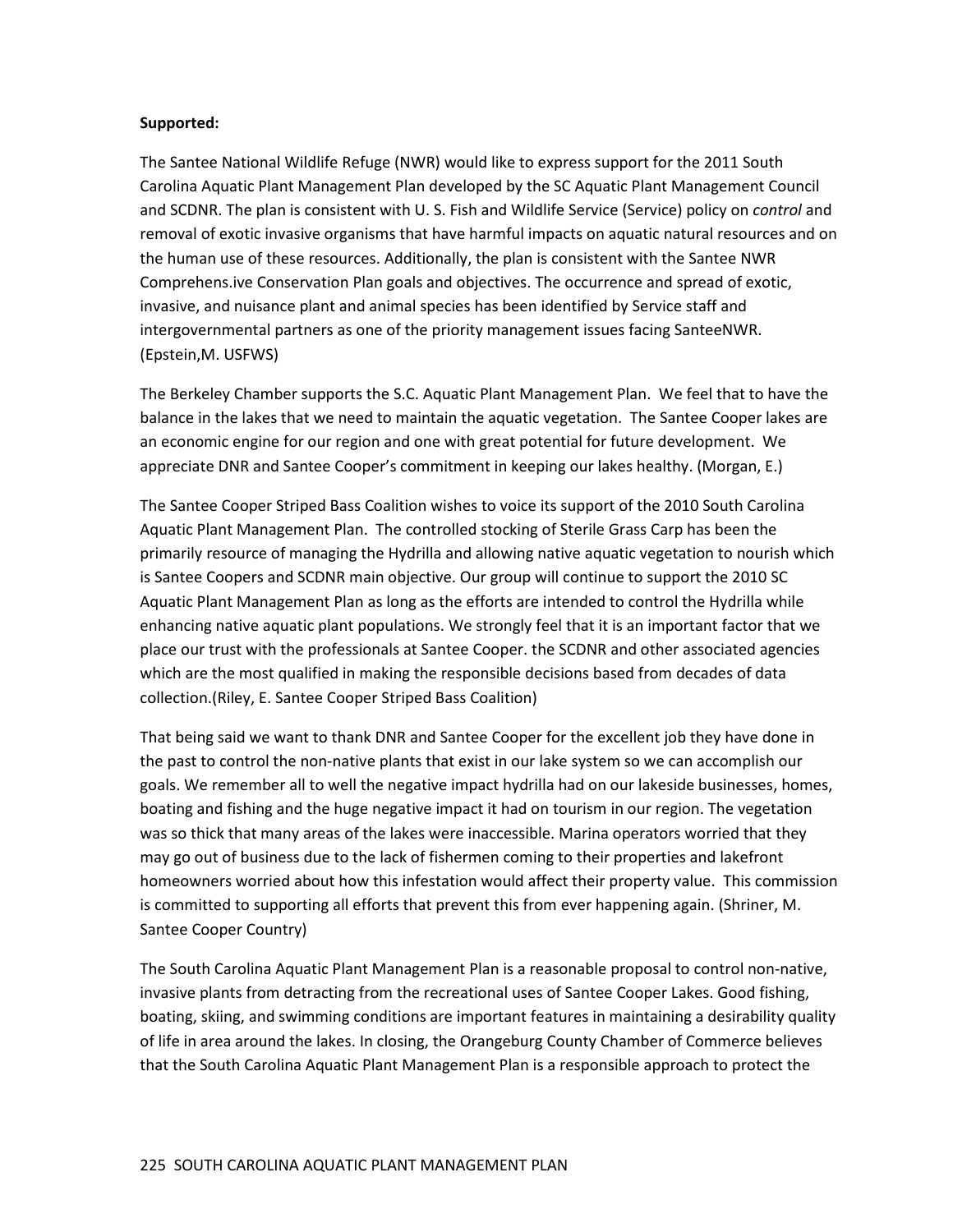ecological and recreational character of the Santee Lakes.(Coleman, D Orangeburg County Chamber of Commerce)

Santee Cooper wishes to voice its support of the 2011 South Carolina Aquatic Plant Management Plan. In particular, we strongly support that portion of the plan concerning higher maintenance stocking rates of sterile grass carp to control increasing growths of the submersed noxious plant hydrilla. Detrimental impacts included degradation of water quality and associated large-scale fish kills, displacement of desirable native aquatic plant species, interference with boating. swimming, fishing and other recreational activities, disruption of hydroelectric power generation and suppression of local area economies. Santee Cooper, along with the South Carolina Department of Natural Resources and the United States Army Corps of Engineers, expended some \$20 million to bring this plant under control, something that did not happen until the lakes were stocked with sterile Chinese Grass Carp, under a plan approved by the Aquatic Plant Management Council. Today, despite recent grass carp maintenance stocking efforts, our staff is observing a rapid increase in the level of hydrilla in the lakes. This increased infestation is already having a negative impact on the growths of native vegetation that have become established throughout the system.(Singletary, R. Santee Cooper)

I would like to state my support for the 2011 SC Aquatic Plant Management Plan developed by the SC Aquatic Plant Management Council and SCDNR. (Raymond, D.; Lane, L.; Baker, D.; Olive, T.; Denning, R.; O'Connor, J.; McIntosh, N.; Stokes Jr., R.; Lyons, B.; VanderBand, R.; Herrington, J.; Hacker, B.; Bodenheimer, J.; Brunson, J.; Weber, B.; Outen, P.; Outen, P.; Gude, M.; Gude, P.; Gude, A.; Hutcheson, C.; Hutcheson, T.; Sheehan, M.; Sheehan, V.; Printzlou, J.; Kinsley, E.; Shirley, C.; Mackenzie, R.; Koppelkam, S.; Harrington, L.; Floyd, K.; Miller, J.; Kelley, A.; Kelley, A.; Cagle, C.; Gleaton Jr. E.; Newman, E.; Christian, M.; Newman, J.; Christian, C.; Cozart, D.; Cozart, B.; Palladino, J.; Palladino, M.; Peters, E.; Davis, C.; Gleaton, D.; Thrasher, K.; LeBlane, N.; Paranet, H.; Shontere, L.; Shontere, B.; Bourne, P.; Ziegler, M.; Renrig, H.; Rowe, W.; Taylor, J.; Turner, J.; Turner, L.; McCarthy, J.; Wing, P.; Wing, J.; McCarthy,; Von Linsowe, D.; Truesdale, W.; Casanta, R.; Ard, D.; Beaty, C.; Geseppa, G.; McClain, K.; McClain, O.; Moore, P.; Dana, M.; Tanner, D.; Dorn, J; Ritterman, D.; Atkin, M.; Moore, T.; Hatcher,K.; Hatcher, J.; Dill, A.; Shaling, S.; Raymond, D.; Raymond, J.; Potter, H.; Rodriguez, N.; Rodriguez, G.; Pack, C.; Ridgeway, B.; Andrews, V.; Hoyt, K.; Shelton, B.; Shelton, B.; Shelton, H.; White, R.; Moore, T.; Cox, L.; Welch, K.; Cox, P.; Soles, T.; Soles, M.; Bodenheimer, G.; Lynch, L.; Scott, J.; Straus, R.; Gousen, E.; Londeree, J.; Carroll, B.)

The purpose of this letter is to express my support for your Draft 2011 Aquatic Plant Management Plan. I believe that your current plan is geared to minimizing the impact the weed control will have on fishing while insuring that recreational activities on the lake will not be impacted by hydrilla.(Durbis, J.; Robins, R.; Drastura, L.; Lyman, J.; Holliday, J.; White, H.; Harrelson, A.; Hall, J.; James, D.; Nabholz, J.; Gottleb, J.; Campbell, G.)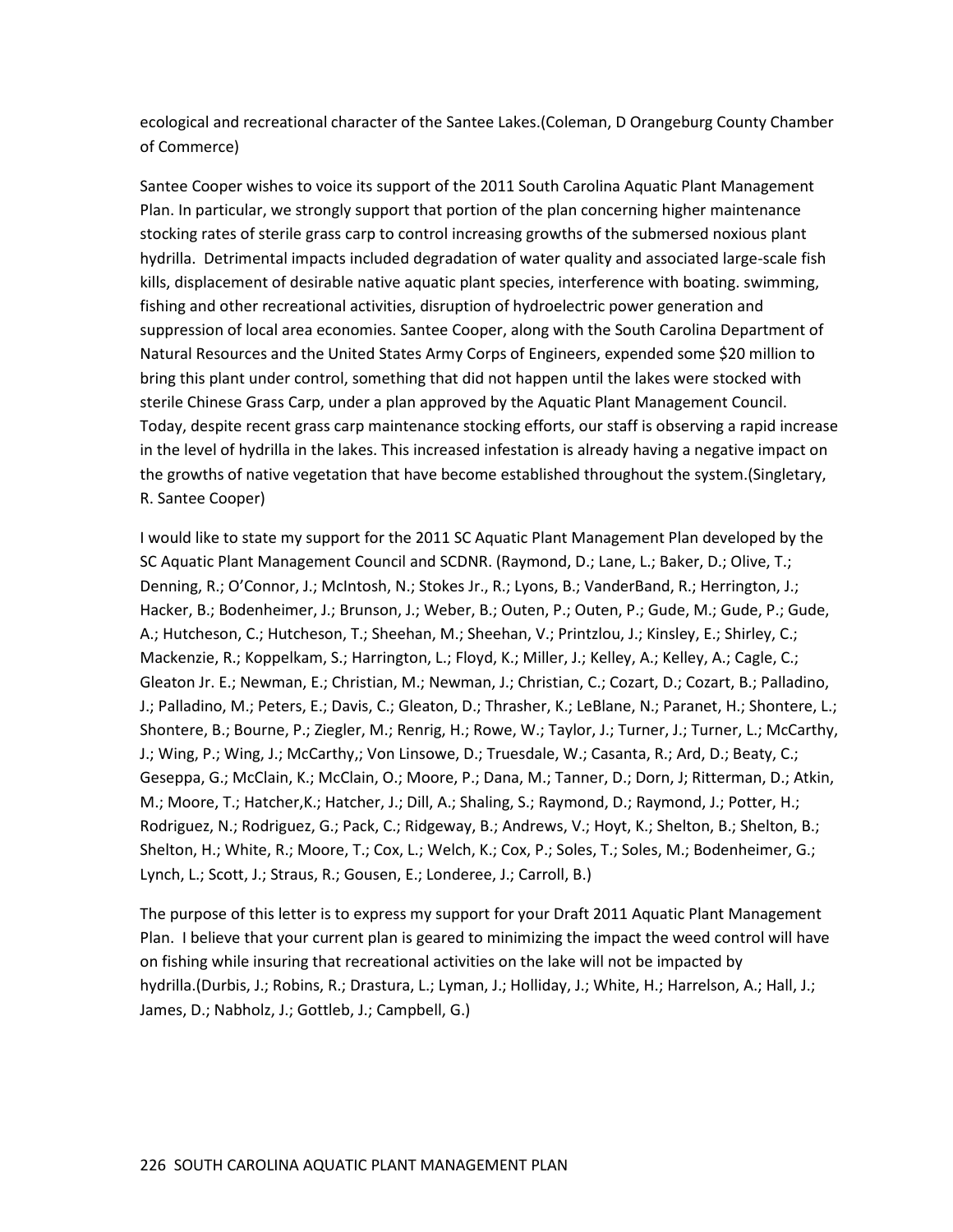#### **Response:**

SCDNR and Santee Cooper continue to agree that we need aquatic vegetation in the Santee Cooper Lakes to have a great natural resource. We also agree that vegetation absolutely needs to be of the native variety and not hydrilla. Eradication of established hydrilla utilizing current technology is virtually impossible. The goal of aquatic plant management on the Santee Cooper Lakes is to reduce hydrilla acreage while promoting a diverse natural habitat for fisheries, waterfowl and other animals. That goal is set forth in a Memorandum of Understanding between Santee Cooper and the SCDNR. The MOU provides for a minimum of 10% of the surface area of the lakes to be maintained with a diverse assemblage of native aquatic plants which includes a combination of submersed , floating leaf, and emergent plant species that provide habitat and food for game and non-game fish and wildlife species. According to last year's survey almost 17% of the Santee Cooper system has aquatic vegetation. This is well above the 10% minimum. Hydrilla, at its peak coverage, never covered more than 25% of the total surface area of the Santee Cooper lakes. At this level, the plant had a devastating effect on all lake uses and users.

Last year the Santee Cooper Lakes were at 20,000 fish system-wide. That is 1 fish for every 8 surface acres, which is considered maintenance mode. We saw increases in both native vegetation and hydrilla. Acreage for submersed vegetation alone is around 10%, with total vegetative coverage in the 17% range.

The hydrilla increase is what is so problematic. The hydrilla acreage doubled from 400 acres to 800 acres on the main lake system. It actually replaced some of the native eel grass (Vallisneria) in some coves in lower Marion and upper Moultrie. This year's stocking rate targets 6400 fish to replenish the existing numbers and keep them at the 20,000 required for maintenance mode and an additional 10,000 to specifically target the increase in hydrilla, about 400 acres more, or about 25 fish per vegetated acre for the new hydrilla. If left unchecked we will begin the transition to a hydrilla dominated system as the hydrilla has already started to outcompete and replace the native species such as eel grass and bacopa. The total stocking number for this year is 16,400. The vegetative coverage will be closely monitored for any changes.

In order to enhance native plant growth and habitat, innovative management techniques shall be utilized. These techniques will include introducing desirable native plant species, enhancing wildlife and waterfowl management areas and implementing strategic lake level management measures. Those efforts to establish additional native vegetation such as eel grass is already underway. Santee Cooper and SCDNR staff spent numerous hours on the lakes in an effort to harvest seed for additional plantings in the spring and summer. Techniques are currently being developed for more efficient and effective planting techniques

Also included in the MOU is annual monitoring of the vegetative community and a cooperative effort to monitor the health of the fishery and waterfowl populations. The data derived from annual surveys will be utilized in an annual meeting between SCDNR and Santee Cooper to review the